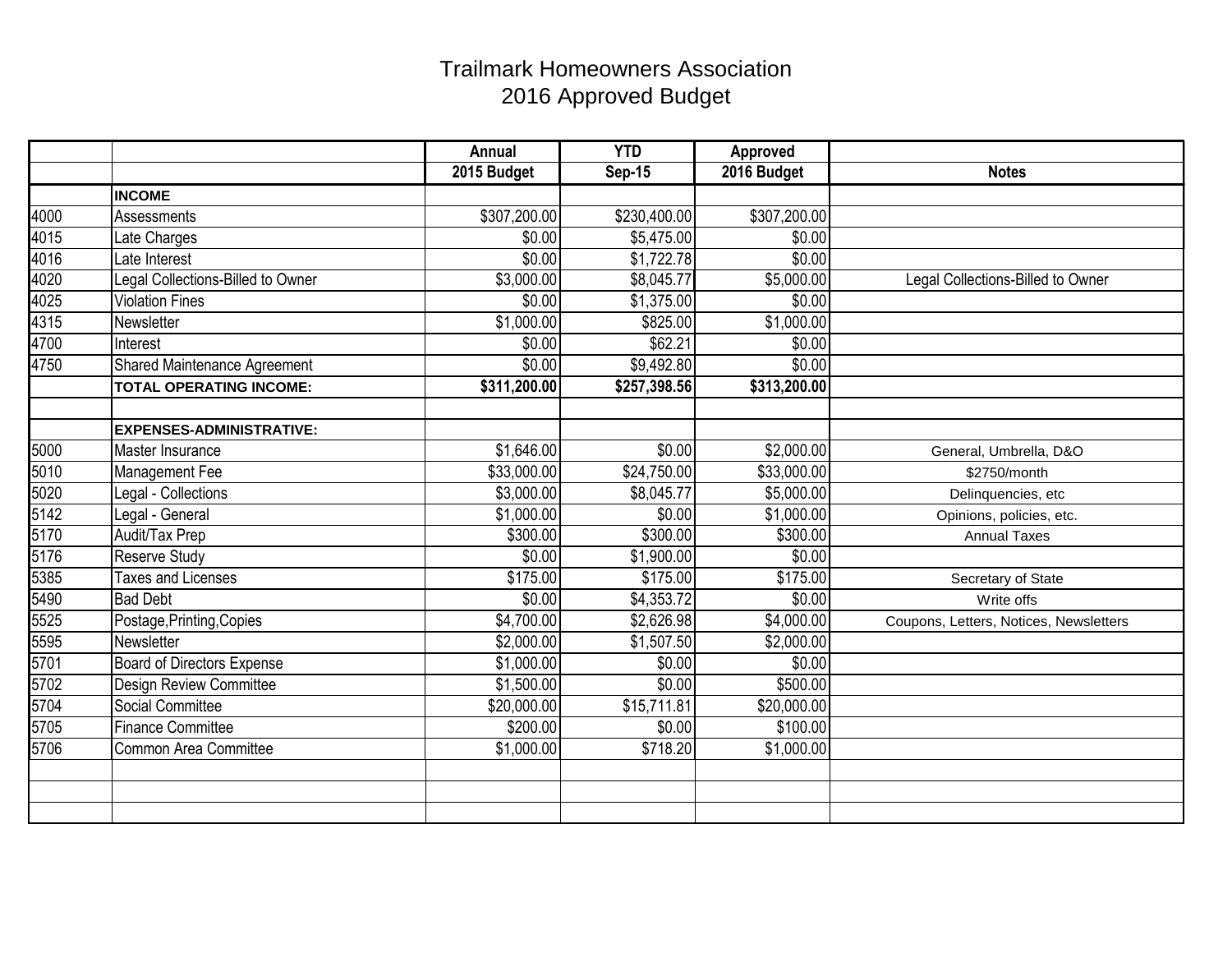## Trailmark Homeowners Association 2016 Approved Budget

|              |                                    | Annual       | <b>YTD</b>              | Approved                |                                               |
|--------------|------------------------------------|--------------|-------------------------|-------------------------|-----------------------------------------------|
|              |                                    | 2015 Budget  | <b>Sep-15</b>           | 2016 Budget             | <b>Notes</b>                                  |
| 5708         | <b>Communication Committee</b>     | \$1,250.00   | \$697.19                | \$1,000.00              |                                               |
| 5710         | <b>Safety Committee</b>            | \$500.00     | \$0.00                  | \$250.00                |                                               |
| 5735         | Storage                            | \$1,850.00   | $\overline{\$1,140.00}$ | \$2,000.00              |                                               |
| 5805         | <b>Bank Charges</b>                | \$100.00     | \$20.00                 | \$100.00                |                                               |
| 5900         | Miscellaneous                      | \$500.00     | \$101.31                | \$500.00                | Miscellaneous                                 |
| 5950         | Contingency                        | \$192.36     | \$0.00                  | \$0.00                  |                                               |
|              | <b>TOTAL ADMIN EXPENSES:</b>       | \$73,913.36  | \$62,047.48             | $\overline{$}72,925.00$ |                                               |
|              |                                    |              |                         |                         |                                               |
|              |                                    |              |                         |                         |                                               |
|              | <b>EXPENSES-GROUNDS:</b>           |              |                         |                         |                                               |
| 6200         | Landscape Contract                 | \$20,000.00  | \$15,449.94             | \$20,000.00             | Mowing, Edging, Trimming                      |
| 6210         | <b>Snow Removal</b>                | \$14,500.00  | \$7,227.75              | \$15,000.00             | Snow Removal                                  |
| 6220         | <b>Sprinkler Repairs</b>           | \$7,000.00   | \$6,573.83              | \$8,000.00              | <b>Sprinkler Repairs</b>                      |
| 6250         | Exterminating                      | \$250.00     | \$0.00                  | \$0.00                  |                                               |
| 6270         | Fences                             | \$5,000.00   | \$1,165.00              | \$5,000.00              | Painting/Repairs                              |
| 6378         | Trees/Shrubs/Plants                | \$5,000.00   | \$13,684.35             | \$5,000.00              | <b>Normal Planting Activity</b>               |
| 6400         | <b>General Grounds Maintenance</b> | \$0.00       | \$2,132.75              | \$0.00                  | General/Rock/Etc.                             |
| 6410         | <b>Grounds Contract Extra</b>      | \$7,000.00   | \$45,479.51             | \$11,000.00             | Additional Planting as part of our renovation |
| 6443         | <b>Holiday Lighting</b>            | \$10,000.00  | \$4,945.00              | \$10,000.00             |                                               |
|              | <b>TOTAL GROUNDS EXPENSES:</b>     | \$68,750.00  | \$96,658.13             | \$74,000.00             |                                               |
|              |                                    |              |                         |                         |                                               |
|              | <b>EXPENSES-UTILITIES</b>          |              |                         |                         |                                               |
| 6700<br>6710 | Gas & Electric                     | \$1,100.00   | \$800.87                | \$1,200.00              | Grounds                                       |
|              | Water & Sewer                      | \$25,000.00  | \$16,657.12             | \$20,000.00             | Grounds                                       |
| 6760         | Trash                              | \$142,436.64 | \$103,716.00            | \$145,075.00            | Pickup                                        |
|              | <b>TOTAL UTILITIES</b>             | \$168,536.64 | \$121,173.99            | \$166,275.00            |                                               |
|              |                                    |              |                         |                         |                                               |
|              | <b>Shared Maintenance</b>          |              |                         |                         |                                               |
| 6850         | <b>Shared Expense Agreement</b>    | \$0.00       | \$33,729.15             | \$0.00                  |                                               |
|              | <b>TOTAL SHARED EXPENSE</b>        | \$0.00       | \$33,729.15             | \$0.00                  |                                               |
|              |                                    |              |                         |                         |                                               |